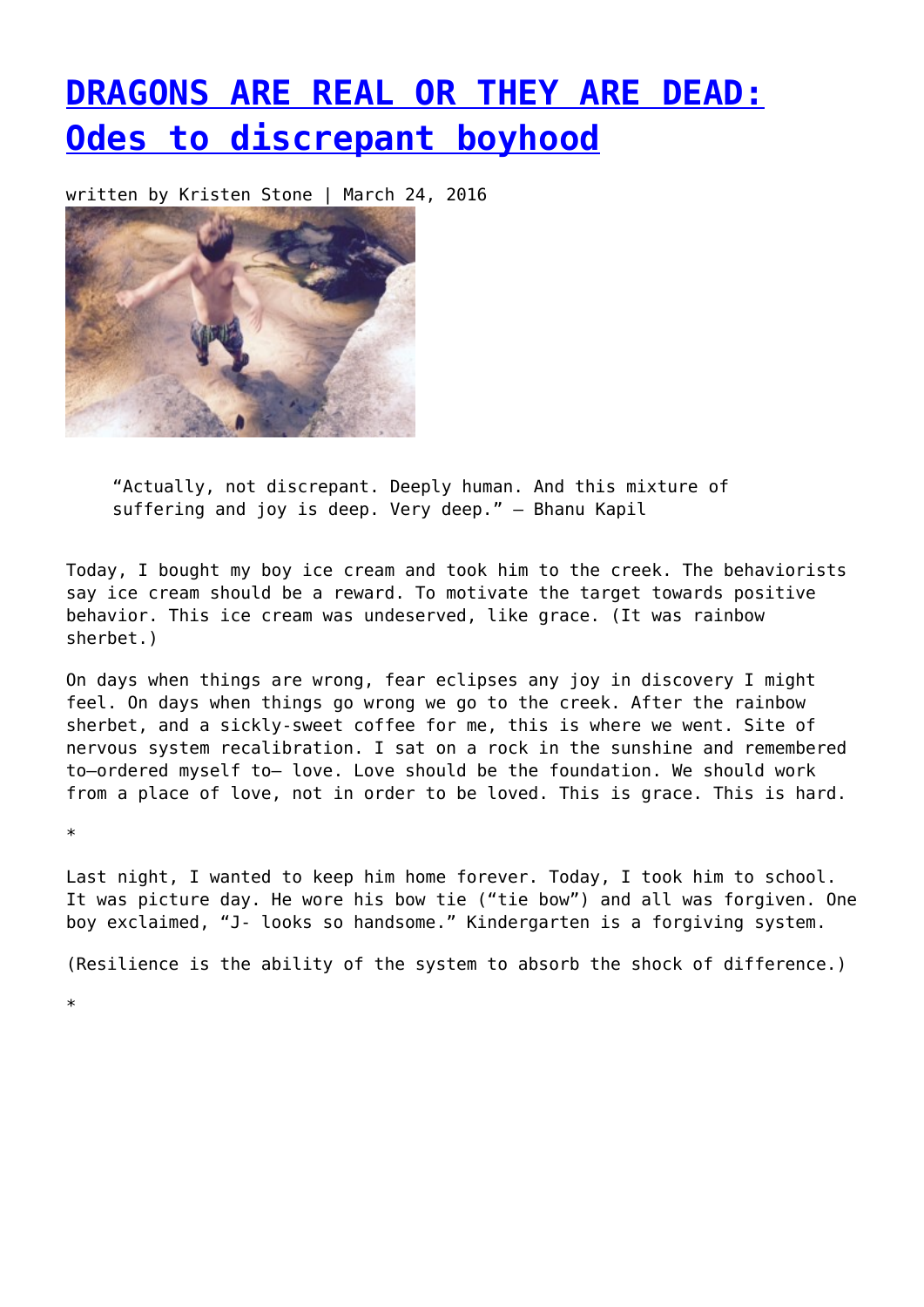

What overwhelms the parent's nervous system?

I cry reading *On the Day You were Born.* I cry reading a children's autobiography of Malcolm X. I cry reading a book about a little girl who runs away to be with the elephants. I can take the hardest things, except when I cannot. *What's wrong with your voice? You crying?*

Now I guard my heart. Against getting too close to strangers. I know now, what it actually takes. To radically chance because of communion with another (an Other.) It means being made a mother when someone brings a little boy to your house and says, "here's your new mommy," and leaves. He promptly finds the electric toothbrush you used to clean the bathroom, in the old, pre-child days, when you had time to clean. He turns the toothbrush on. (He still does things like this.) He wanted to cut an unripe lemon from your tree. It was only October. He wanted to use a serrated knife. He cut his finger and you learned quickly to say no.

I am still recovering from this series of events, seventeen months later. I think I will be recovering from this series of events for the rest of my